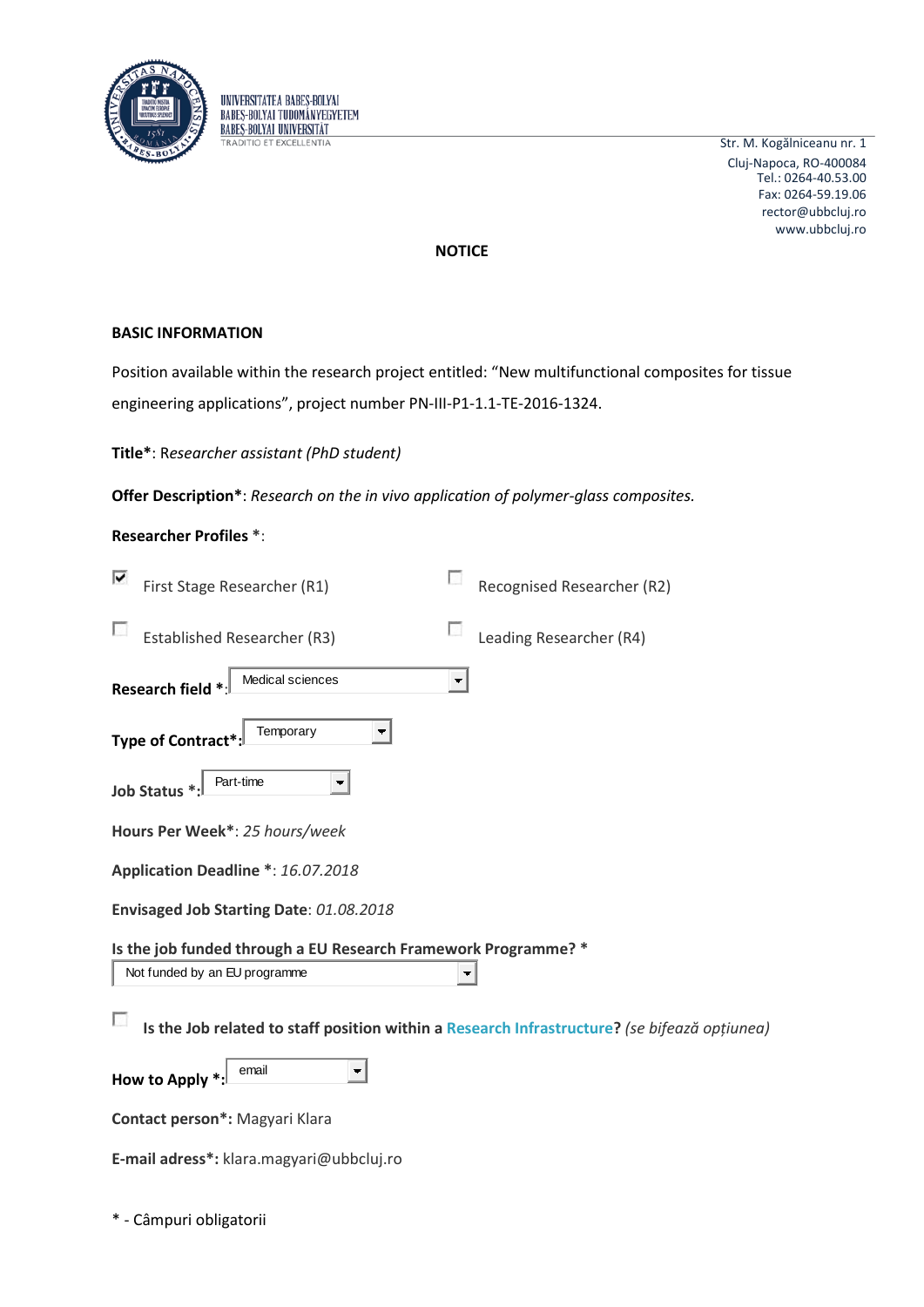$\overline{\mathcal{L}}$ **Internal Application form needed (.pdf files)** *(se bifează opțiunea, dacă este cazul)*

# **HIRING INFO & WORK LOCATION**

**Number of positions available\*: 1**

**Company/Institute\*:** *Institute of Interdisciplinary Research on Bio-Nano-Science, Babeș-Bolyai University, Cluj-Napoca, Romania*

**Department\*:** *Nanostructured Materials and Bio-Nano-Interfaces Center*

## **REQUIREMENTS**

| Required Education Level (se completează unul sau mai multe câmpuri, după caz)    |
|-----------------------------------------------------------------------------------|
| Medical sciences<br>Main Research Field*                                          |
| Bachelor Degree or equivalent<br>Level*:                                          |
| <b>Please Select</b><br>Main Research Field*                                      |
| Please Select<br>Level*                                                           |
| <b>Skills/Qualifications:</b>                                                     |
| Specific Requirements: PhD student in Veterinary medicine                         |
| Required Languages (se completează unul sau mai multe câmpuri, după caz)          |
| <b>ENGLISH</b><br>Language *                                                      |
| Good<br>Level*                                                                    |
|                                                                                   |
| <b>ROMANIAN</b><br>Language *                                                     |
| Basic<br>Level*                                                                   |
| Required Research Experience(se completează unul sau mai multe câmpuri, după caz) |
| Chemistry<br><b>Research Field *</b>                                              |
| <b>Please Select</b><br>Ŧ<br>Years of Research Experience *                       |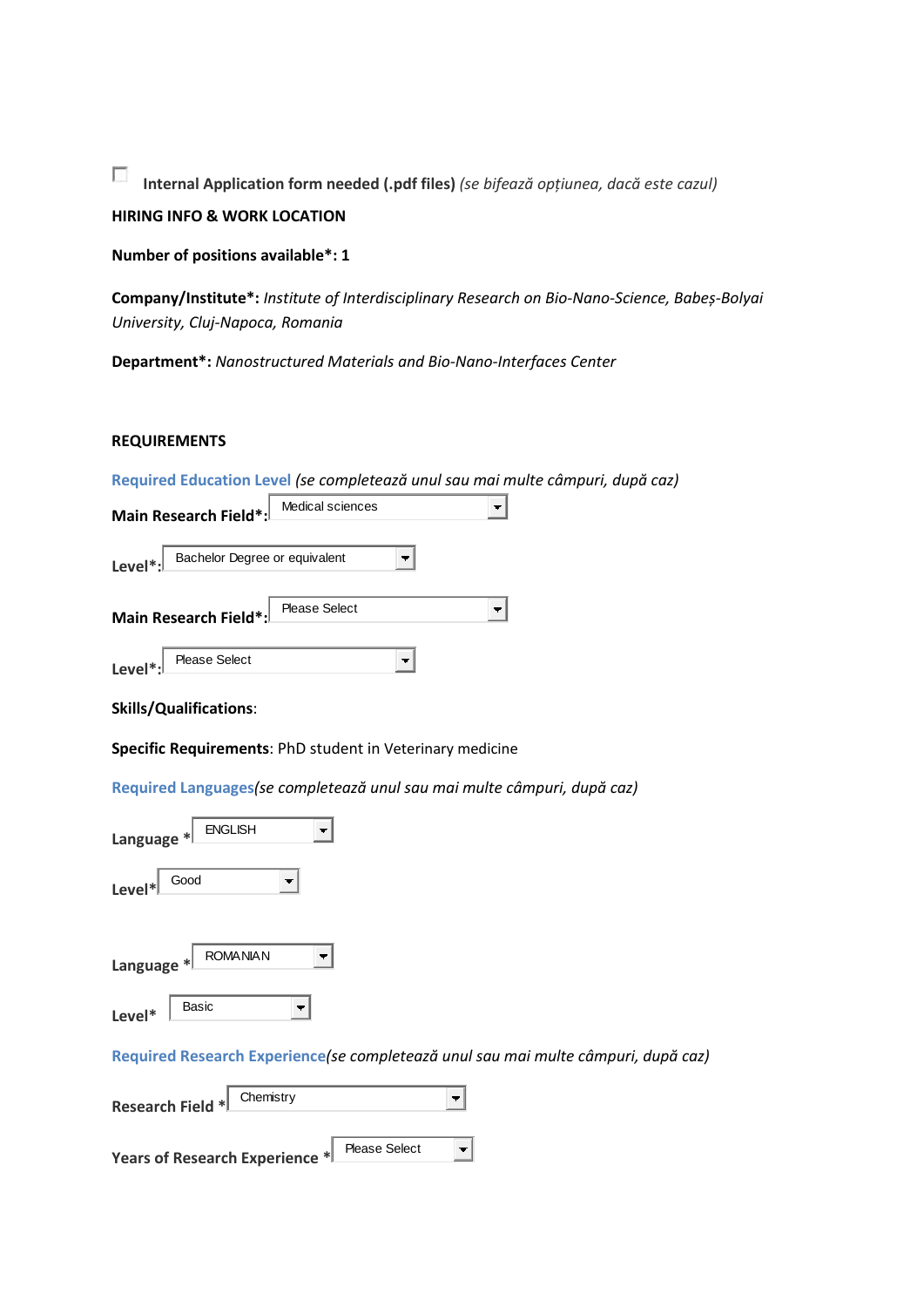| <b>Research Field *I</b>       | Please Select |                      |  |
|--------------------------------|---------------|----------------------|--|
| Years of Research Experience * |               | <b>Please Select</b> |  |

## **ADDITIONAL INFO**

**Email for additional job details**: *klara.magyari@ubbcluj.ro*

**Benefits**:*(câmp opțional)*

**Eligibility criteria**:*(câmp opțional)*

## **Selection process**:

a. Analysis of the candidate's file - the absence of any required document leads to the removal of the candidate from the contest;

c Interview that consists of presenting in Power Point the research activity carried out so far and the evaluation of the knowledge in the field (Number of papers published on the topic of the research project, impact factor and number of citations/publication will be evaluated); Advantage: *in vivo* application experience.

**Additional comments**:*(câmp opțional)*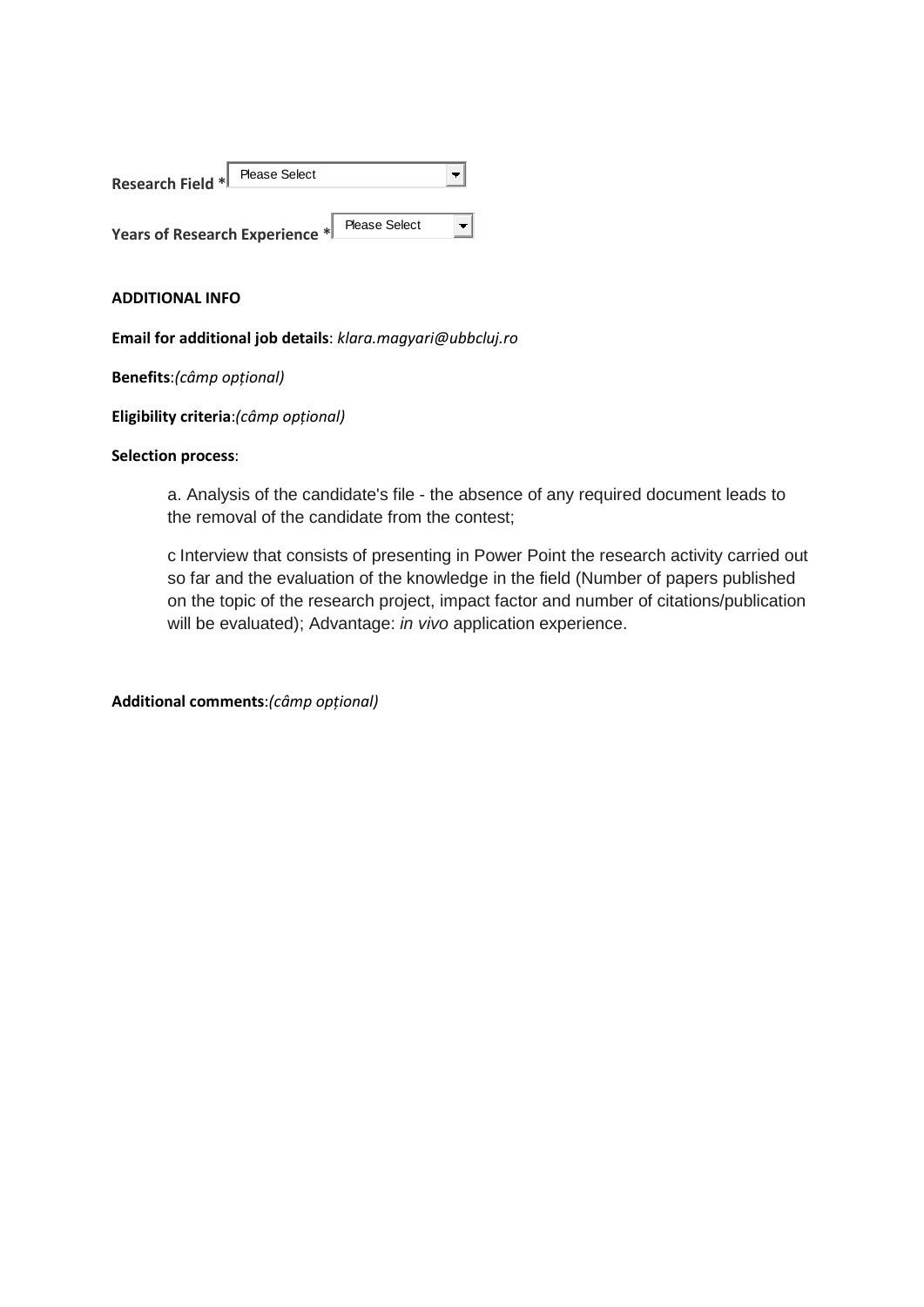*Research and subresearch fields*

*Annex 1*

## **Agricultural Sciences**

Agricultural products Agronomics Enology Forest sciences **Other** Phytotechny Soil science Temperate agriculture Tropical agriculture Zootechnics

### **Anthropology**

Communication anthropology Cultural anthropology Ethnology Medical anthropology **Other** Physical anthropology Social anthropology

### **Architecture**

Design Landscape architecture Naval architecture **Other** 

## **Arts**

Arts management Fashion studies Fine arts Handicrafts **Other** Performing arts Visual arts

### **Astronomy**

Astrophysics Cosmology **Other Biological sciences** Biodiversity Biological engineering Biology Botany Laboratory animal science Nutritional sciences **Other** Zoology

## **Chemistry**

Analytical chemistry Applied chemistry Biochemistry Combinatorial chemistry Computational chemistry Heterogeneous catalysis Homogeneous catalysis Inorganic chemistry Instrumental analysis Instrumental techniques Molecular chemistry Organic chemistry **Other** Physical chemistry Reaction mechanisms and dynamics Solar chemistry Structural chemistry

## **Communication sciences**

Audiovisual communication Business communication Editing

Graphic communication Journalism Media studies On-line information services **Other** Public relations Publishing Science communication Speech communication

### **Computer science**

3 D modelling Autonomic computing Computer architecture Computer hardware Computer systems Cybernetics Database management Digital systems Informatics Modelling tools **Other** Programming Systems design

### **Criminology**

## **Cultural studies**

African studies American studies Ancient studies Anglo Saxon studies Arabic studies Asian studies Byzantine studies Coptic studies Eskimo studies European studies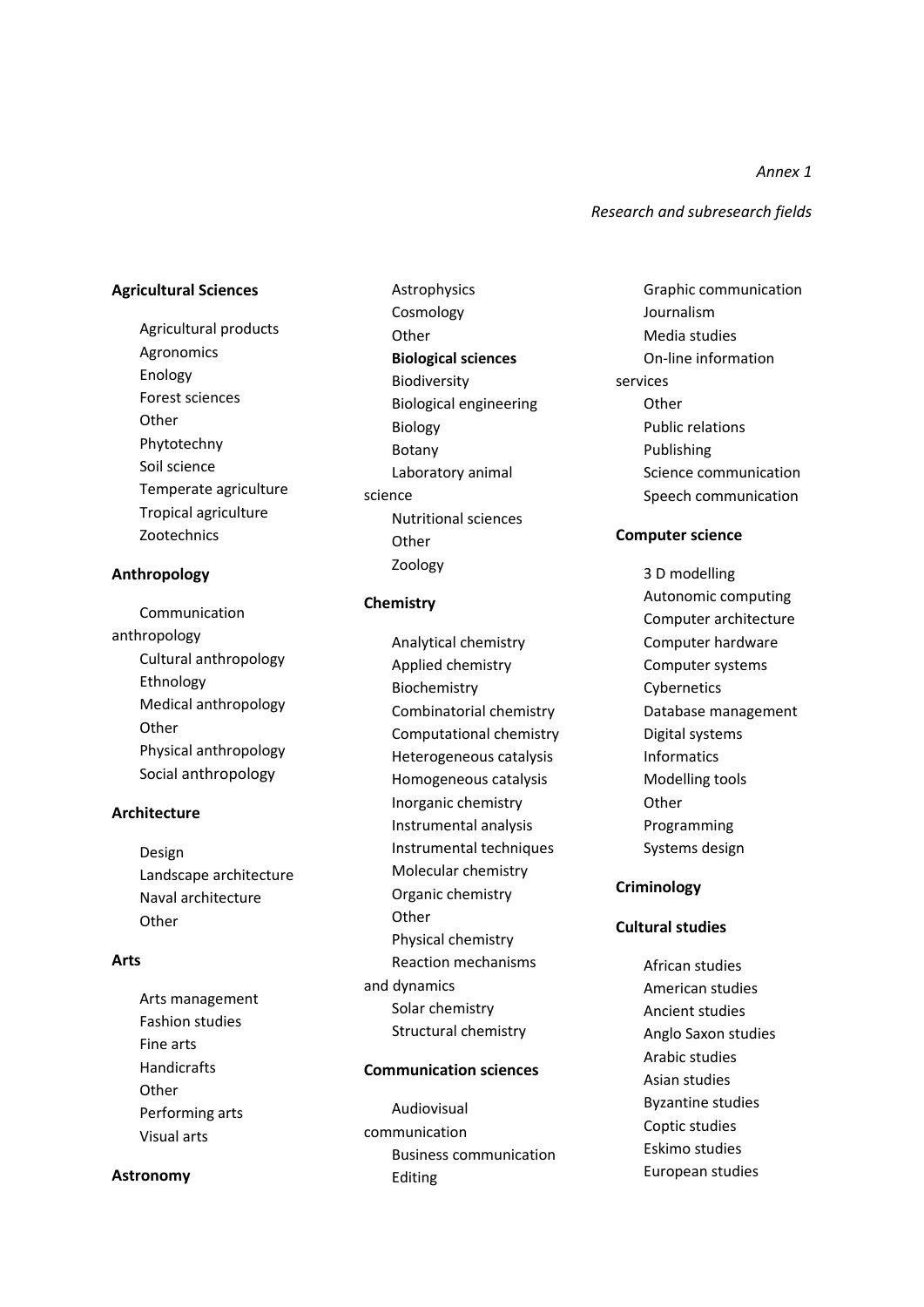Islamic studies Jewish studies Middle Ages studies Middle East studies Oriental studies **Other** Regional studies Renaissance studies Russian studies Third world studies **Demography**

### **Economics**

Administrative sciences Agricultural economics Applied economics Banking Business economics Cadastral survey Commercial economics Construction economics Consumer economics Cyclical economics Econometrics Economic policy Economic systems Economic theory Economics of development Environmental economics Financial science Fishery economy Food economics Health economics Home economics Industrial economics International economics Knowledge economy Labour economics Labour market economics Land economy Local public economics

Macroeconomics Management studies Marketing **Microeconomics Other** Political economy Production economics Social economics Tourism studies Transport economics Valuation Veterinary economics

### **Educational sciences**

Education Learning studies **Other** Research methodology Teaching methods

#### **Engineering**

Aerospace engineering Agricultural engineering Biomaterial engineering Biomedical engineering Chemical engineering Civil engineering Communication engineering Computer engineering Control engineering Design engineering Electrical engineering Electronic engineering Geological engineering Industrial engineering Knowledge engineering Maritime engineering Materials engineering Mechanical engineering Microengineering Nuclear engineering **Other** Precision engineering

Process engineering Project engineering Simulation engineering Sound engineering Surveying Systems engineering Thermal engineering Water resources engineering

### **Environmental science**

Earth science Ecology Global change Natural resources management **Other** Water science

## **Ethics in health sciences**

#### **Ethics in natural sciences**

## **Ethics in physical sciences**

## **Ethics in social sciences**

#### **Geography**

Cartography Economic geography **Geopolitics** Historical geography Human geography **Other** Regional geography Social geography

### **Geosciences**

Geology Hydrology **Other History**

> Ancient history Archaeology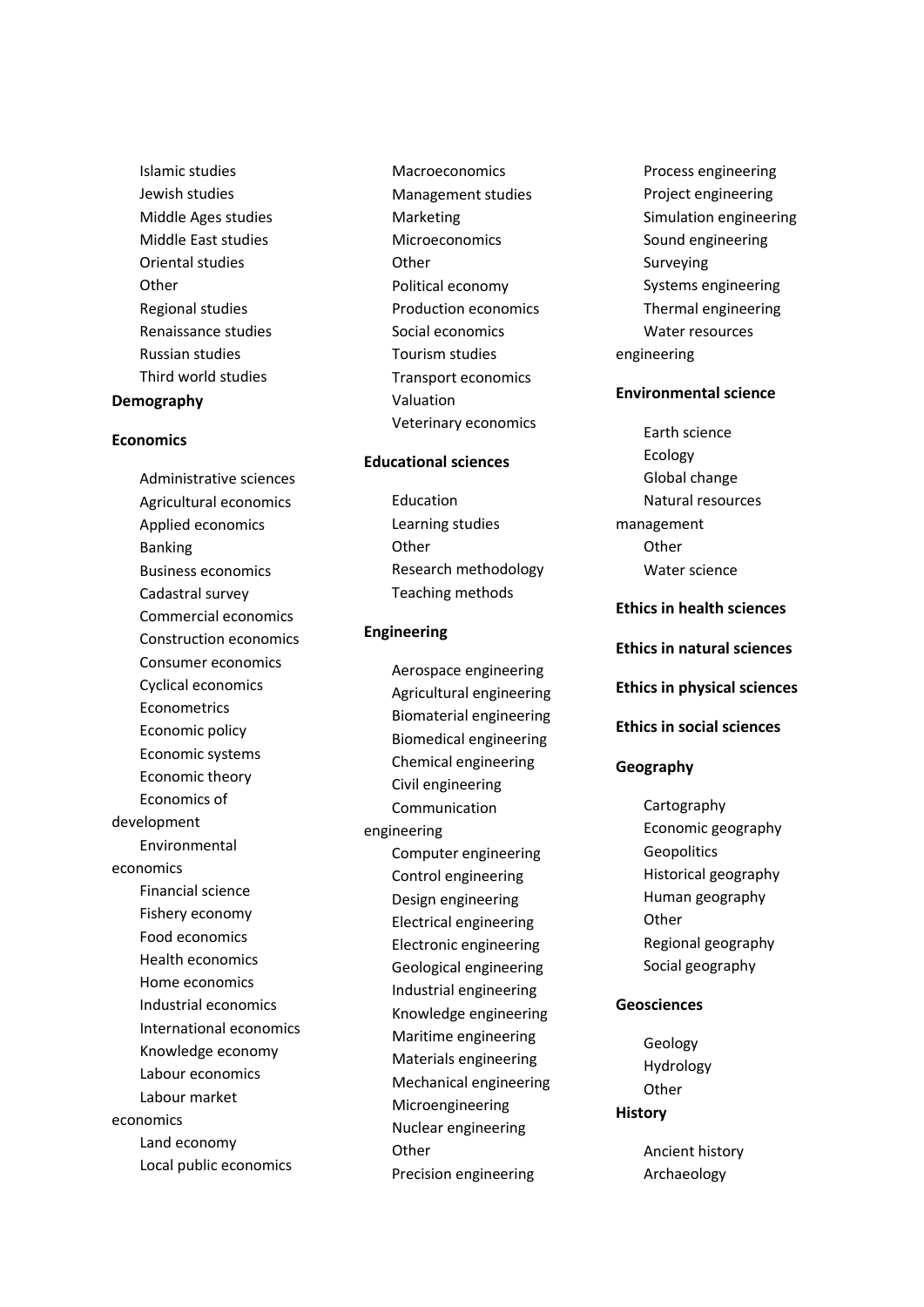Art history Church history Contemporary history Economic history Genealogy Heraldry History of agriculture History of design History of law History of performance History of philosophy History of religions History of science History of social sciences Local history Medieval history Modern history Music history Numismatics **Other** Paleography Political history Prehistory Sigillography Social history

## **Information science**

Archivistics Diplomatics Documentation Information management Library science **Other** 

## **Juridical sciences**

Agrarian law Canon law Comparative law Criminal law Environmental law European law Finance law Fiscal law

Health law Informatic law International law Judicial law Juvenile law Labour law Media law Medical law **Other** Private law Public law Roman law Social law Transportation law

### **Language sciences**

Languages Linguistics **Other** Philology

## **Literature**

African literature American literature Asian literature Austronesian literature Comparative literature European literature Greek literature Hamito-semitic literature Literary criticism **Other** Writing

## **Technology**

Biotechnology Chemical technology Energy technology Environmental technology Future technology Electrical technology Dating techniques

Communication technology Computer technology Construction technology Graphic techniques High vacuum technology Space technology Standardisation of technologies Telecommunications technology Sound technology Safety technology Production technology Quantum technology Remote sensing Transport technology Vacuum technology Water technology Pharmaceutical technology **Other** Knowledge technology Laboratory technology Marine technology Internet technology Interface technology Industrial technology Information technology Instrumentation technology Materials technology Measurement technology Nanotechnology Nuclear technology **Optronics** Mining Military technology Medical technology Micro-technology

# **Religious sciences**

Biblical studies